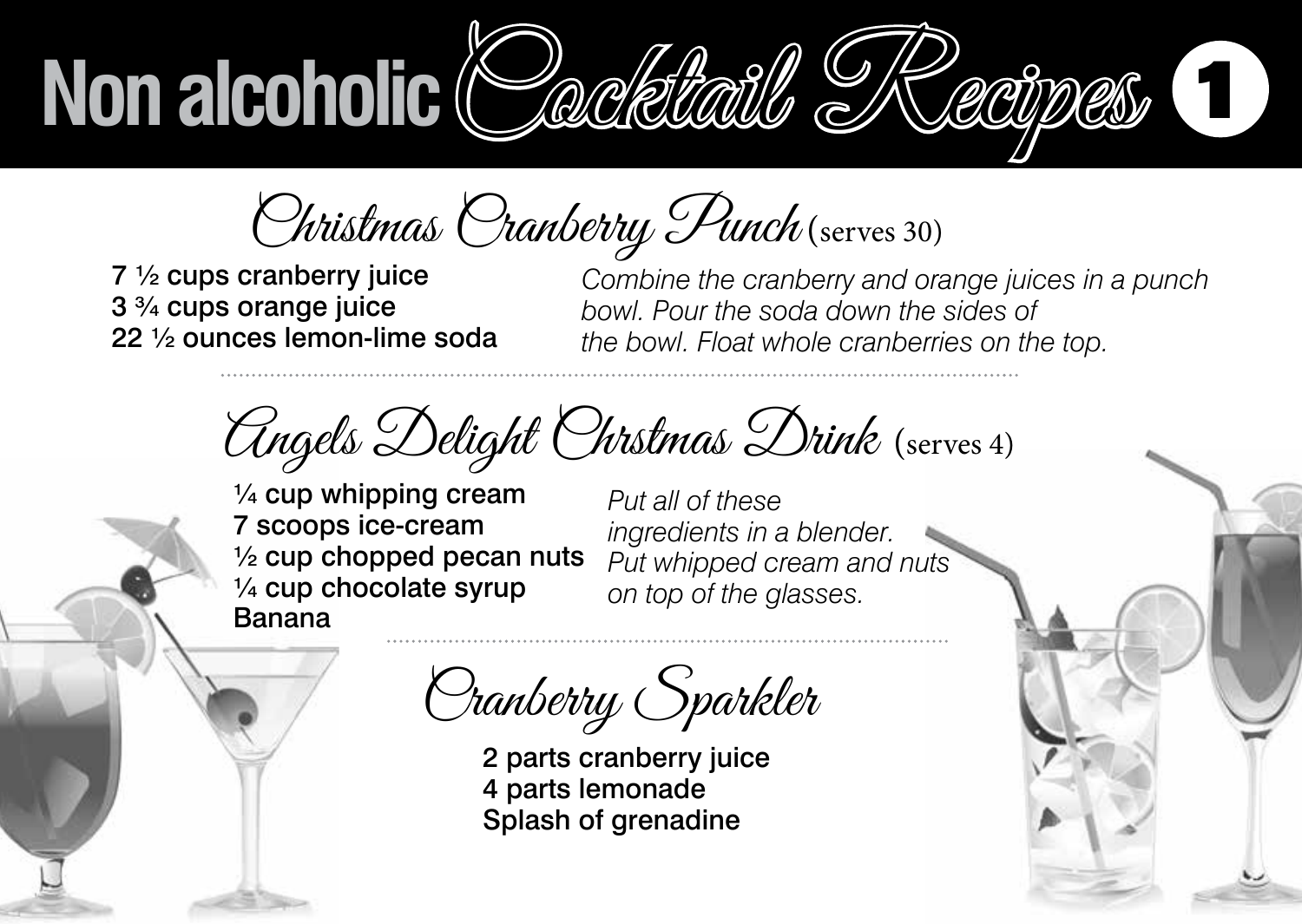Apple and Blackcurrant Christmas Cup (makes ½ pint)

½ pint (285ml) apple juice 2 whole cloves ¼ of a cinnamon stick 1 tbls (15ml) blackcurrant cordial Sugar to taste Apple sliced for garnish

*Place apple juice, cloves and roughly broken cinnamon stick in a saucepan and heat gently below boiling point for five minutes. Add blackcurrant cordial and sugar to taste, if required. Place in refrigerator until completely cold. Strain the liquid and discard spices. Pour into glasses and sliced apple to garnish.*

*Strain the liquid and discard spices. Pour into glasses*  Ray of Sunshine

2 tbsp lemon and orange sherbert (mixed with a little water) 50ml fresh orange juice 50ml fresh pineapple juice Cherryade to top up 6 pear drops

*Put all the ingredients except the cherryade into a 2ltr jug. Top up with cherryade.*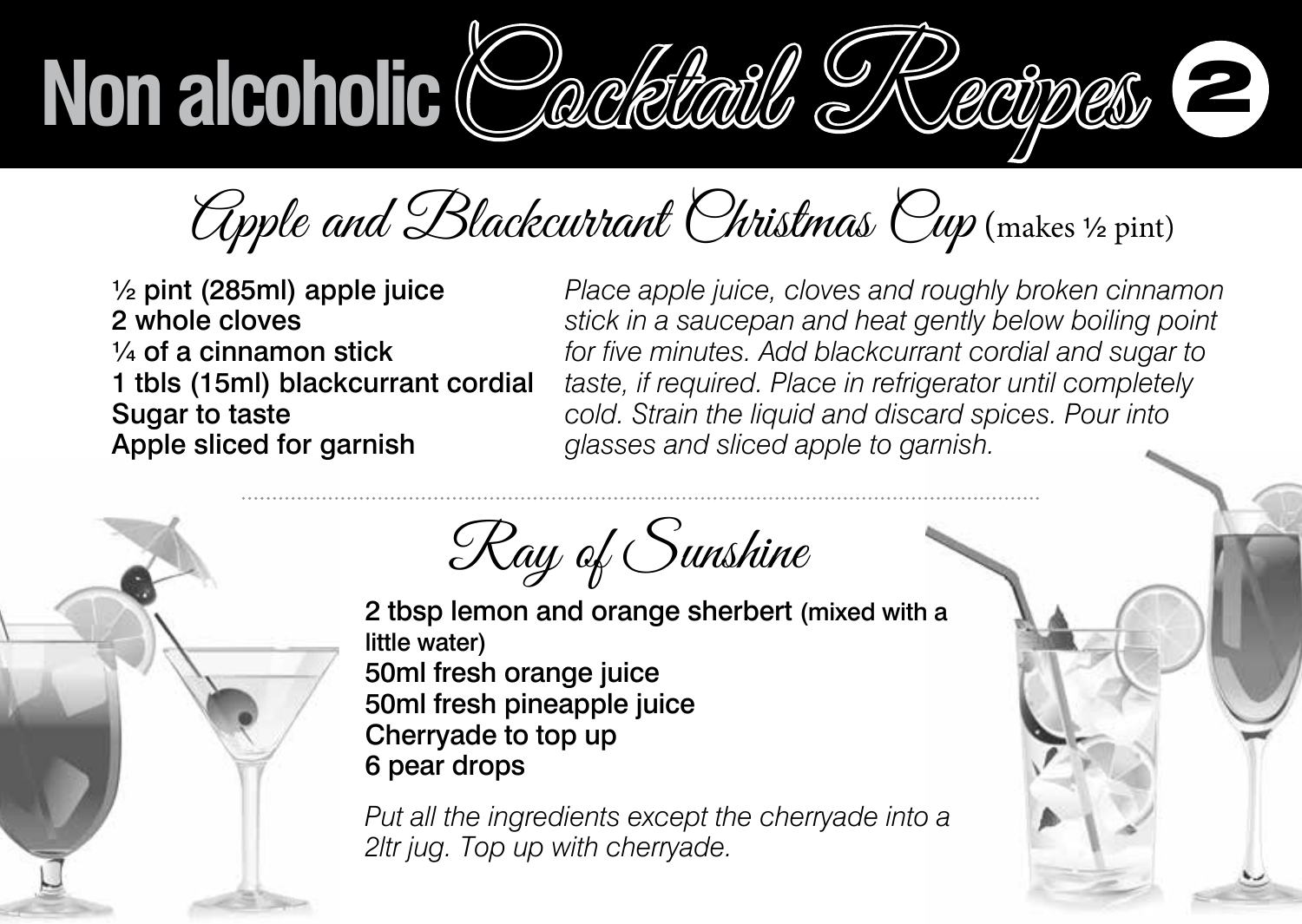

Winter Warmer

75ml of apple juice 75ml of cranberry juice 2 ½ tsp honey Lemon and cloves for garnish *Heat the apple and cranberry juice together for one minute in the microwave, stir in the honey and serve immediately in a heated mug or handled glass. Garnish with a clove-studded lemon wheel. For an extra twist - Replace the honey with spiced sugar syrup.To make this, mix together some sugar gomme, vanilla pods, a cinnamon stick, a handful of cloves and some cardamon stick and allow to infuse for three days to bring out the flavours. Sieve the sugar and mix with the heated apple and cranberry juices*



Christmas Kaleidoscope

3 fresh kumquats 3 tsp lime marmalade 25ml clementine juice Tonic water

*Crush the kumquats with the marmalade, add the clementine juice, shake, pour over ice and top with tonic. Garnish with spent kumquat shells.*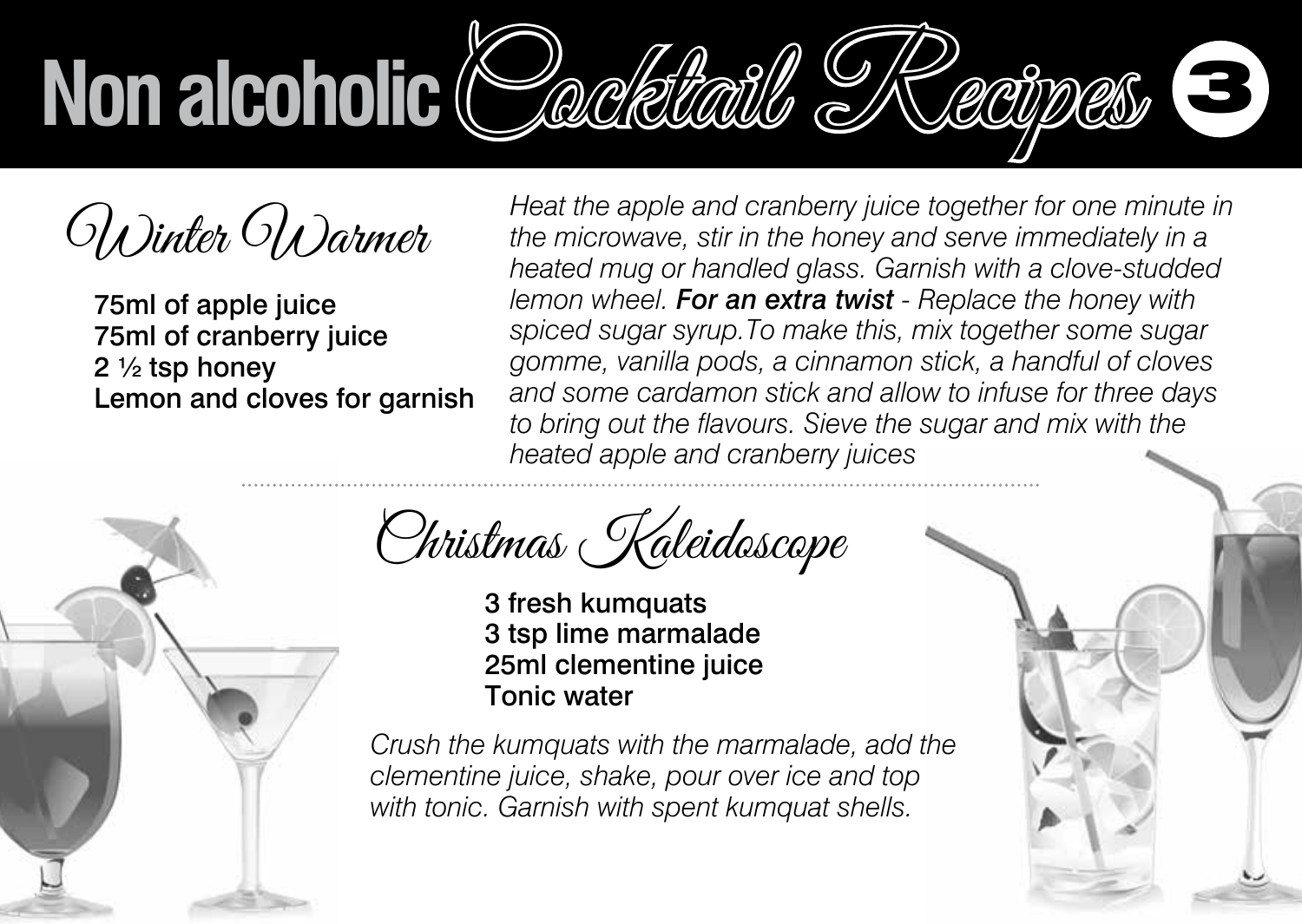Hot Cocoa Bean (serves 1)

Hot chocolate Regular or decaf coffee 2 tbsp caramel

*Mix 2/3 hot chocolate with 1/3 coffee and add caramel. Serve with a sugar rim and whipped cream with cocoa sprinkles.* 

Silent *Night* 

50ml elderflower cordial 3 lemon wedges  $\frac{1}{2}$  tsp brown sugar Soda water Mint to garnish

*Crush the sugar and lemon wedges together, add the elderflower cordial, shake, top with soda, stir and add more ice as required. Garnish with lemon wedge and sprig of mint.*



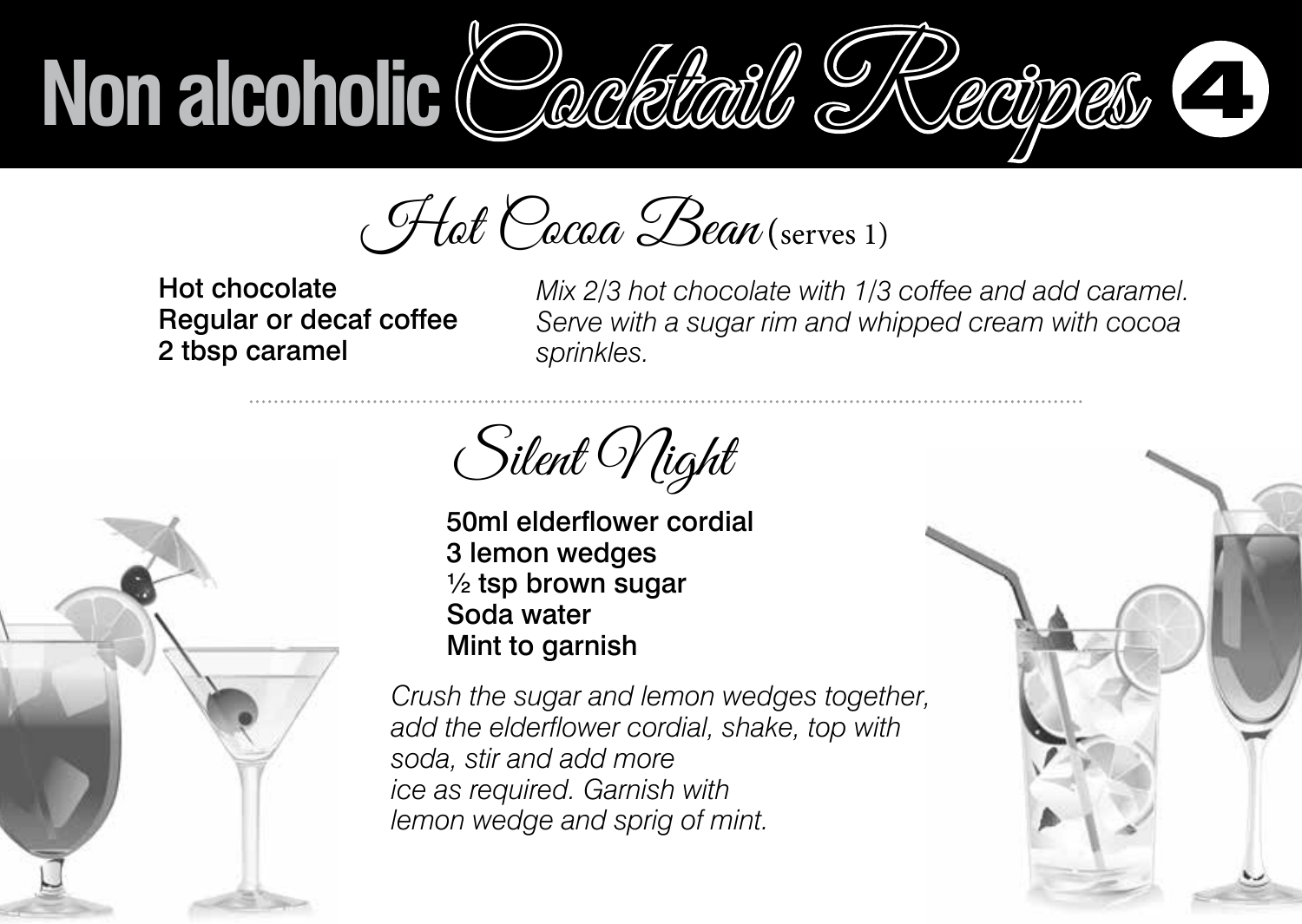Chocolate Mint

1 part peppermint cordial 4 parts single cream 1 tsp freshly made coffee Grated chocolate

*Pour peppermint cordial and cream into cocktail shaker, shake well. Add coffee and shake again, serve into ice filled glasses and sprinkle with grated chocolate*



Orange Julius

- 4 oz orange juice 2 oz milk 1 tsp vanilla extract 2 tbsp sugar
- 1 scoop vanilla ice-cream

*Blend all ingredients in blender together with* ½ *cup ice until smooth.*

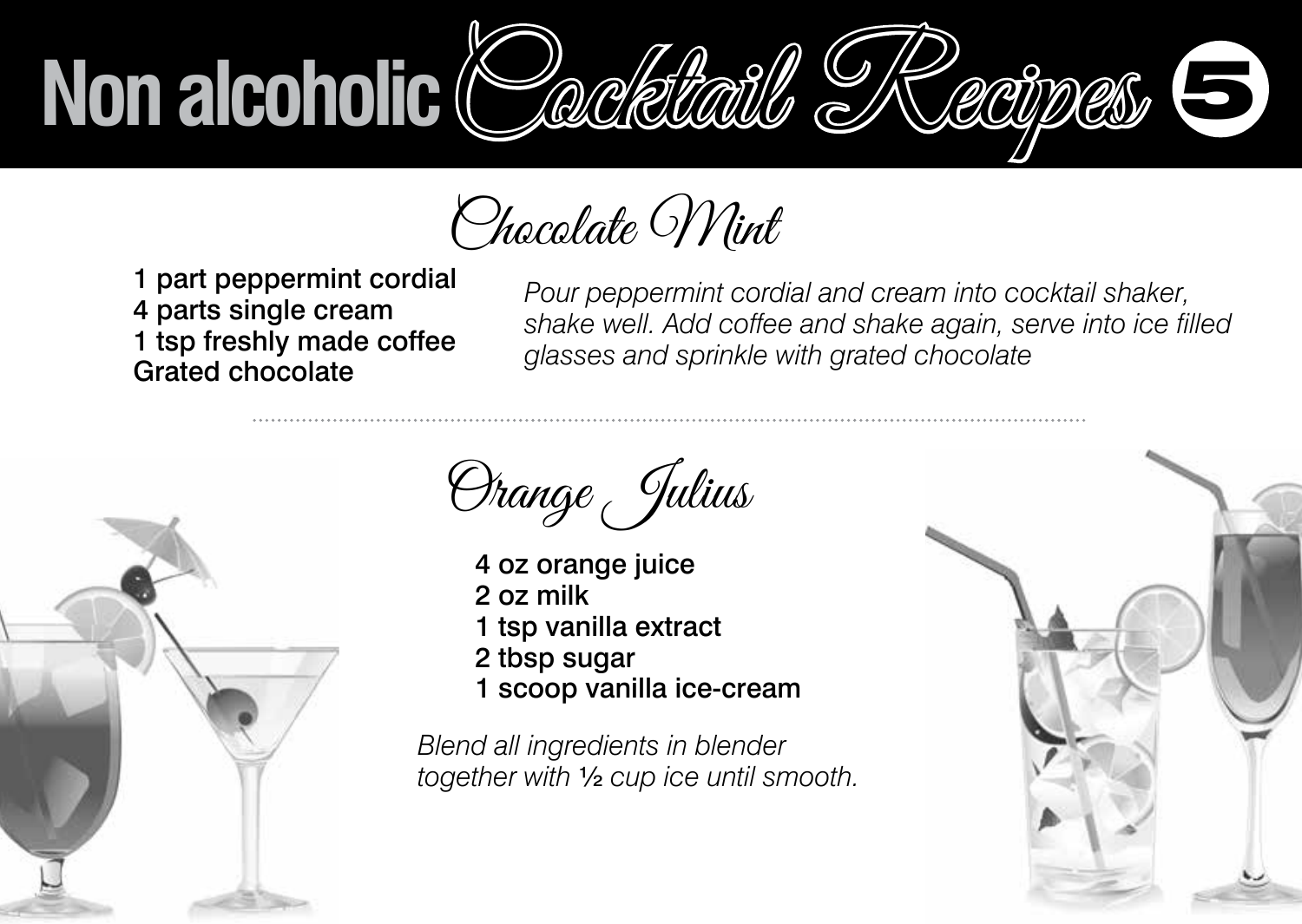Creamy Colada

4 parts pineapple juice 1 part grapefruit juice 1 part lemon juice 1 part apple juice 2 parts coconut cream Double cream Desiccated coconut

*Blend coconut cream and fruit juices together with ice, pour into cocktail glasses and top with lightly whipped double cream and a sprinkling of desiccated coconut.*



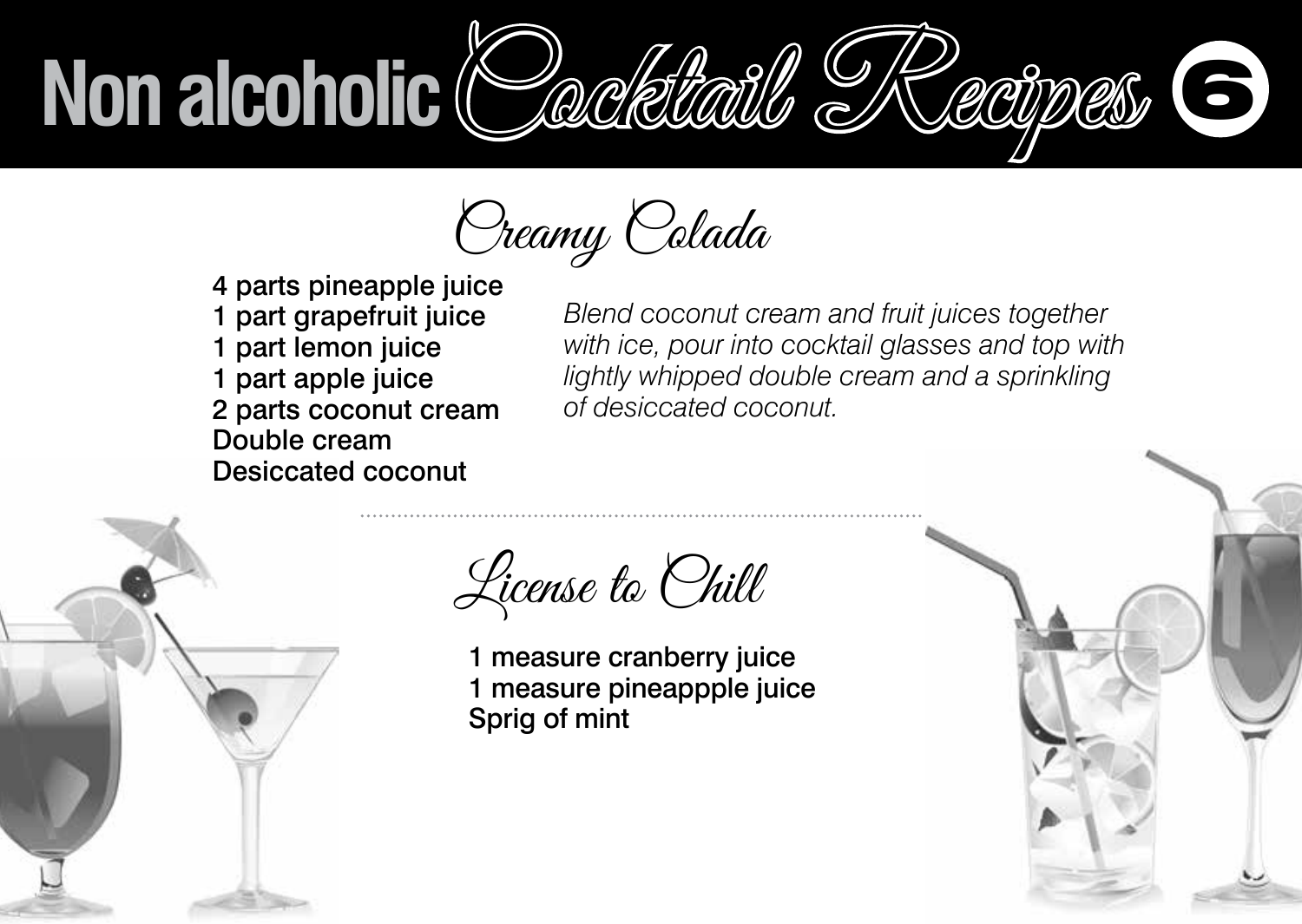

Designated Tonic

1 part grenadine 1 part lemon juice 1 pint of soda water

Hi - Viz Fizz

1 carton pineapple juice 4 tbsp lemon juice 1 pint soda



Amber Mocktail

Equal parts of orange juice lemonade or soda Splash of grenadine